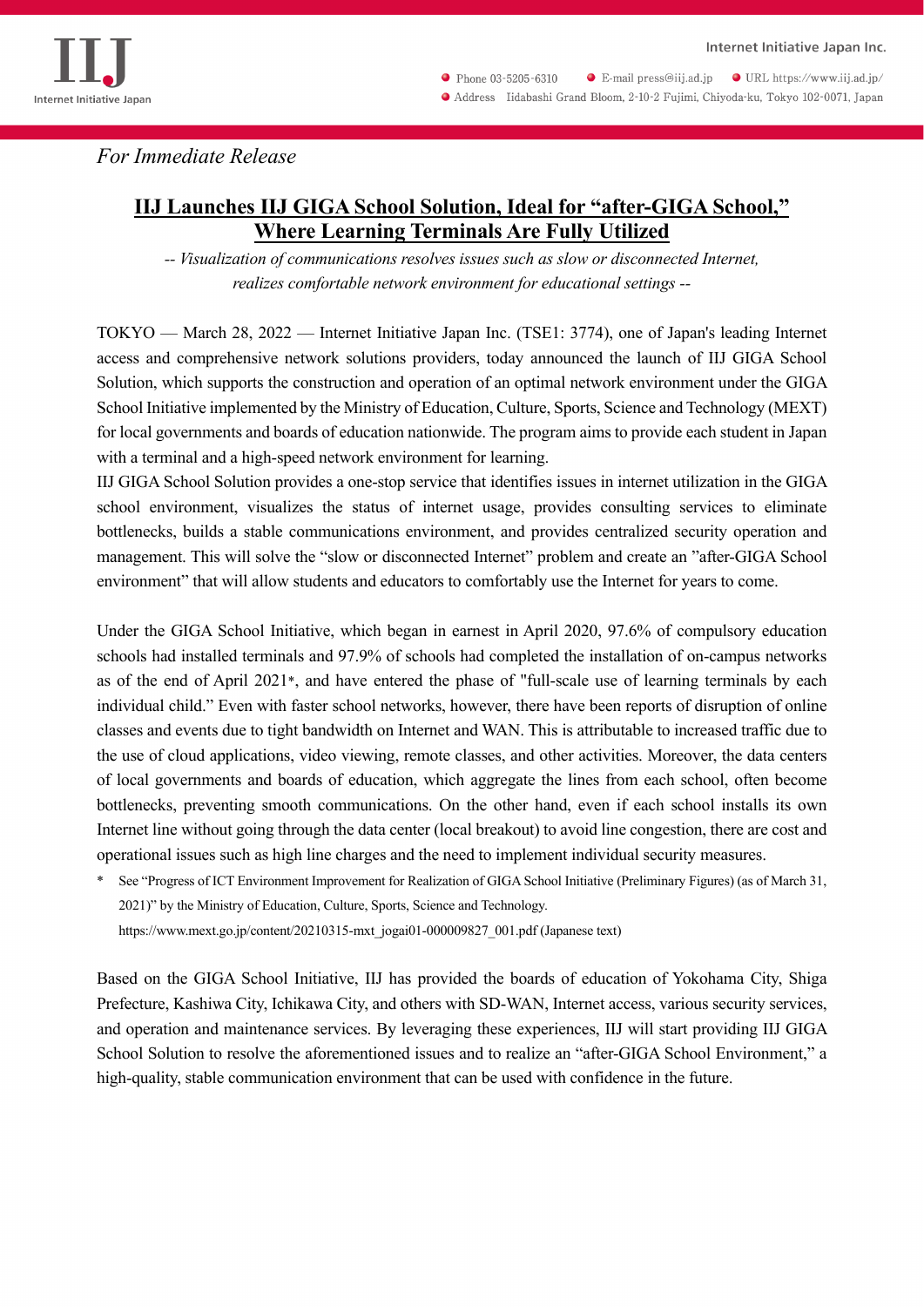## Provision concept



Key features of this solution

Visualization of WAN utilization

WAN traffic flow contents are analyzed using high-performance visualization equipment to bring various characteristics to light. A report is provided on the actual status and problems of application utilization – that can't be visualized through traffic graphs or network device load status - for each organization and school individually.

Consulting to eliminate bottlenecks

IIJ provides consulting services to investigate and identify bottlenecks in the customer's environment, such as network speed issues that could not be diagnosed, and propose ways to resolve them. IIJ also provides a comprehensive report on the means, costs, and timeframe required to resolve the problem, and assist the customers in planning future investment and procurement.

· Optimization of Internet connection environment (commercial ISP, SINET, etc.)

Leveraging its extensive know-how as Japan's first commercial ISP, IIJ proposes the optimal Internet connection environment for its customers. Furthermore, we support connection to the Science Information Network (SINET) operated by the National Institute of Informatics (NII) for municipalities and boards of education that have been approved to subscribe\* to the network.

- An organization or group that has been approved as a member of the NII SINET in accordance with the rules for subscription and compliance requirements set forth in the bylaws.
- Provides fully managed operations outsourcing services IIJ provides a variety of Internet access services, a complete set of equipment comprising an Internet gateway, and installation of FLET'S lines to the school in a single package, and reduces the customer's network operation load by providing centralized operation and maintenance.
- ■Launch date March 28, 2022
- ■Offer price Estimates issued on an individual basis

 $\triangleright$  For more information on this solution, please visit the link below. https://www.iij.ad.jp/biz/giga\_school/ (Only in Japanese)

IIJ will continue to support network operation and management after the implementation of the GIGA School Initiative by providing a high-quality communications environment that allows educational institutions to comfortably and securely use the Internet.